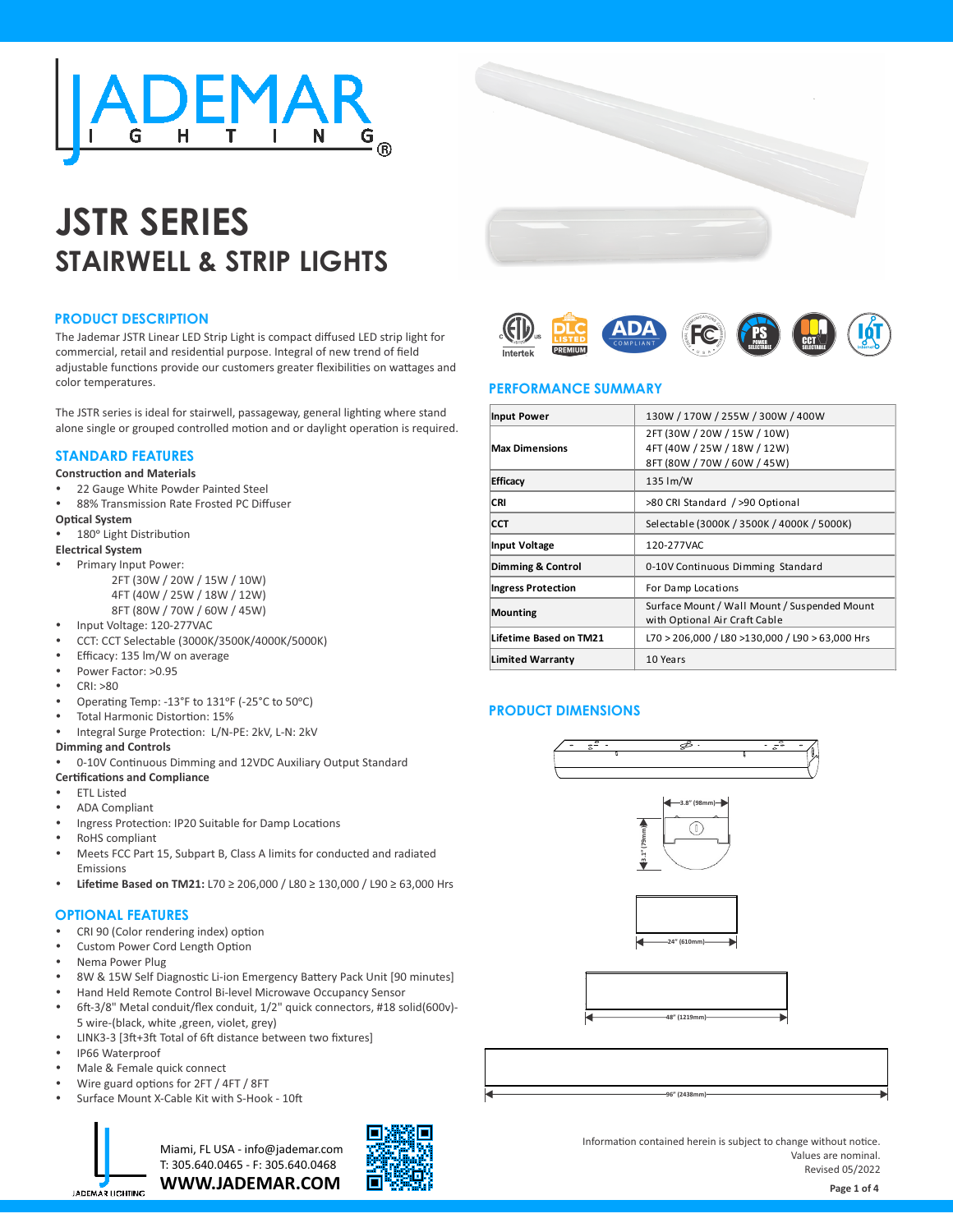

# **SPECIFICATION SUBMITTAL DETAIL**

**Project Name/Type: 2008 Catalog/Part #:**

# **JSTR 2FT/4FT/8FT STAIRWELL STRIP LUMINAIRE**

**Ordering Information / Example: JSTR2-30W-CT-DSP-BMWO-EM8-MC6** 

| <b>Product Series</b> | <b>CCT</b>                         | <b>Input Voltage</b> | <b>Dimming</b>                 | <b>Controls Options</b>                                             | <b>CRI</b>                   | <b>Emergency Backup</b>      | Other Options                                                            |  |  |
|-----------------------|------------------------------------|----------------------|--------------------------------|---------------------------------------------------------------------|------------------------------|------------------------------|--------------------------------------------------------------------------|--|--|
| JSTR2-30W-CT-DSP      |                                    |                      |                                |                                                                     |                              |                              |                                                                          |  |  |
| JSTR4-40W-CT-DSP      | Blank<br>(Switch: 30K/35K/40K/50K) | Blank                | <b>Blank</b>                   | <b>BMWO</b><br>(Bi-Level Built-In<br>Microwave Occupancy<br>Sensor) | Blank<br>$(80$ CRI)          | EM8                          | <b>PWCX</b> (Extra Power Cord Length)*<br><b>PWP</b> (Power Plug Option) |  |  |
| JSTR8-80W-CT-DSP      |                                    | (100-277VAC)         |                                |                                                                     | Standard                     | (8W EM Pack)                 | MC6 (6FT-3/8" Metal/Flexible Conduit)                                    |  |  |
| JSTR2-30W-DSP         | 30K (3000K)                        | Standard<br>н        | (0-10V Dimming<br>DR12VDC AUX) |                                                                     | 90<br>$(90$ CRI)<br>Optional | <b>EM15</b><br>(15W EM Pack) | LINK3-3 (3ft+3ft based on total of 6ft<br>distance between two fixtures) |  |  |
| JSTR4-40W-DSP         | 35K (3500K)<br>40K (4000K)         | (100-347VAC)         |                                |                                                                     |                              |                              | *Specify Length in place of X                                            |  |  |
| JSTR8-80W-DSP         | 50K (5000K)                        |                      |                                |                                                                     |                              |                              |                                                                          |  |  |

# **FIELD INSTALLED OPTIONS**

| BMWO-02-RC      | Hand held remote control: Ordered with only BMWO sensor with hand held programming feature |
|-----------------|--------------------------------------------------------------------------------------------|
| <b>JSTR2-WG</b> | Wireguard - 2' for JSTR                                                                    |
| JSTR4-WG        | Wireguard - 4' for JSTR                                                                    |
| <b>JSTR8-WG</b> | Wireguard - 8' for JSTR                                                                    |
| SUK-AC-10FT     | Jademar X- Cable Kit with S-Hook-10ft                                                      |

#### **LUMEN PERFORMANCE AND ELECTRICAL DATA TABLE**

| <b>Product Series</b> | <b>Model Number</b>                               | <b>DLC QPL ID#</b>               | Size | <b>Max</b><br>Dimension | Wattage    | <b>Input Voltage</b>     | <b>CCT</b> | Lumen<br>Output | Efficacy<br>(lm/W) | Lens    | <b>Life Hours</b> | <b>CRI</b> | <b>THD</b> | <b>Certifications</b> |  |  |
|-----------------------|---------------------------------------------------|----------------------------------|------|-------------------------|------------|--------------------------|------------|-----------------|--------------------|---------|-------------------|------------|------------|-----------------------|--|--|
|                       | JSTR2-10W-30K-[Blank, aaaa]-[Blank,bb]-[PWC,PP,Z] | S-7MS365                         | 2FT  | 24" x 4" x 3"           | 10W        | 100-277VAC<br>100-347VAC | 3000K      | 1260            | 127                |         |                   |            |            |                       |  |  |
|                       | JSTR2-10W-40K-[Blank, aaaa]-[Blank,bb]-[PWC,PP,Z] |                                  |      |                         |            |                          | 4000K      | 1290            | 130                |         |                   |            |            |                       |  |  |
|                       | JSTR2-10W-50K-[Blank, aaaa]-[Blank,bb]-[PWC,PP,Z] |                                  |      |                         |            |                          | 5000K      | 1320            | 133                |         |                   |            |            |                       |  |  |
|                       | JSTR2-15W-30K-[Blank, aaaa]-[Blank,bb]-[PWC,PP,Z] |                                  |      |                         |            |                          | 3000K      | 1940            | 127                |         |                   |            |            |                       |  |  |
|                       | JSTR2-15W-40K-[Blank, aaaa]-[Blank,bb]-[PWC,PP,Z] | S-7ALK2R                         |      |                         | 15W        |                          | 4000K      | 1980            | 130                |         |                   |            | >15%       | ETL                   |  |  |
| <b>JSTR2-30W</b>      | JSTR2-15W-50K-[Blank, aaaa]-[Blank,bb]-[PWC,PP,Z] |                                  |      |                         |            |                          | 5000K      | 2020            | 132                | Frosted | L90               | >80        |            |                       |  |  |
|                       | JSTR2-20W-30K-[Blank, aaaa]-[Blank,bb]-[PWC,PP,Z] |                                  |      |                         |            |                          | 3000K      | 2740            | 128                |         | >36000 Hrs        |            |            |                       |  |  |
|                       | JSTR2-20W-40K-[Blank, aaaa]-[Blank,bb]-[PWC,PP,Z] | S-GS5AYD                         |      |                         | 20W        |                          | 4000K      | 2810            | 131                |         |                   |            |            |                       |  |  |
|                       | JSTR2-20W-50K-[Blank, aaaa]-[Blank,bb]-[PWC,PP,Z] |                                  |      |                         |            |                          | 5000K      | 2870            | 134                |         |                   |            |            |                       |  |  |
|                       | JSTR2-30W-30K-[Blank, aaaa]-[Blank,bb]-[PWC,PP,Z] | S-NWUGLO                         |      |                         |            |                          | 3000K      | 3840            | 128                |         |                   |            |            |                       |  |  |
|                       | JSTR2-30W-40K-[Blank, aaaa]-[Blank,bb]-[PWC,PP,Z] |                                  |      |                         | 30W        |                          | 4000K      | 3850            | 130                |         |                   |            |            |                       |  |  |
|                       | JSTR2-30W-50K-[Blank, aaaa]-[Blank,bb]-[PWC,PP,Z] |                                  |      |                         |            |                          | 5000K      | 3930            | 133                |         |                   |            |            |                       |  |  |
| <b>Product Series</b> | <b>Model Number</b>                               | <b>DLC QPL ID#</b>               | Size | Max<br>Dimension        | Wattage    | <b>Input Voltage</b>     | <b>CCT</b> | Lumen<br>Output | Efficacy<br>(lm/W) | Lens    | <b>Life Hours</b> | <b>CRI</b> | <b>THD</b> | <b>Certifications</b> |  |  |
|                       | JSTR4-12W-30K-[Blank, aaaa]-[Blank,bb]-[PWC,PP,Z] | S-K3PIQA<br>S-GCILQZ<br>S-F3BQIS |      |                         |            | 100-277VAC<br>100-347VAC | 3000K      | 1560            | 128                |         |                   | >80        | >15%       | ETL                   |  |  |
| <b>JSTR4-40W</b>      | JSTR4-12W-40K-[Blank, aaaa]-[Blank,bb]-[PWC,PP,Z] |                                  | 4FT  |                         | 12W<br>18W |                          | 4000K      | 1590            | 131                | Frosted |                   |            |            |                       |  |  |
|                       | JSTR4-12W-50K-[Blank, aaaa]-[Blank,bb]-[PWC,PP,Z] |                                  |      | 48" x 4" x 3"           |            |                          | 5000K      | 1610            | 133                |         | L90<br>>36000 Hrs |            |            |                       |  |  |
|                       | JSTR4-18W-30K-[Blank, aaaa]-[Blank,bb]-[PWC,PP,Z] |                                  |      |                         |            |                          | 3000K      | 2200            | 128                |         |                   |            |            |                       |  |  |
|                       | JSTR4-18W-40K-[Blank, aaaa]-[Blank,bb]-[PWC,PP,Z] |                                  |      |                         |            |                          | 4000K      | 2320            | 131                |         |                   |            |            |                       |  |  |
|                       | JSTR4-18W-50K-[Blank, aaaa]-[Blank,bb]-[PWC,PP,Z] |                                  |      |                         |            |                          | 5000K      | 2370            | 133                |         |                   |            |            |                       |  |  |
|                       | JSTR4-25W-30K-[Blank, aaaa]-[Blank,bb]-[PWC,PP,Z] |                                  |      |                         | 25W<br>40W |                          | 3000K      | 3200            | 128                |         |                   |            |            |                       |  |  |
|                       | JSTR4-25W-40K-[Blank, aaaa]-[Blank,bb]-[PWC,PP,Z] |                                  |      |                         |            |                          | 4000K      | 3250            | 130                |         |                   |            |            |                       |  |  |
|                       | JSTR4-25W-50K-[Blank, aaaa]-[Blank,bb]-[PWC,PP,Z] |                                  |      |                         |            |                          | 5000K      | 3300            | 132                |         |                   |            |            |                       |  |  |
|                       | JSTR4-40W-30K-[Blank, aaaa]-[Blank,bb]-[PWC,PP,Z] | S-X2RYHC                         |      |                         |            |                          | 3000K      | 5230            | 129                |         |                   |            |            |                       |  |  |
|                       | JSTR4-40W-40K-[Blank, aaaa]-[Blank,bb]-[PWC,PP,Z] |                                  |      |                         |            |                          | 4000K      | 5320            | 131                |         |                   |            |            |                       |  |  |
|                       | JSTR4-40W-50K-[Blank, aaaa]-[Blank,bb]-[PWC,PP,Z] |                                  |      |                         |            |                          | 5000K      | 5410            | 133                |         |                   |            |            |                       |  |  |
| <b>Product Series</b> | <b>Model Number</b>                               | <b>DLC QPL ID#</b>               | Size | Max<br><b>Dimension</b> | Wattage    | <b>Input Voltage</b>     | <b>CCT</b> | Lumen<br>Output | Efficacy<br>(lm/W) | Lens    | <b>Life Hours</b> | <b>CRI</b> | <b>THD</b> | <b>Certifications</b> |  |  |
|                       | JSTR8-45W-30K-[Blank, aaaa]-[Blank,bb]-[PWC,PP,Z] |                                  |      |                         | 45W        |                          | 3000K      | 5854            | 120                | Frosted | L90<br>>36000 Hrs | >80        |            | ETL                   |  |  |
|                       | JSTR8-45W-40K-[Blank, aaaa]-[Blank,bb]-[PWC,PP,Z] | S-VSNOH1                         |      |                         |            |                          | 4000K      | 5896            | 121                |         |                   |            |            |                       |  |  |
|                       | JSTR8-45W-50K-[Blank, aaaa]-[Blank,bb]-[PWC,PP,Z] |                                  |      |                         |            |                          | 5000K      | 5897            | 121                |         |                   |            |            |                       |  |  |
|                       | JSTR8-60W-30K-[Blank, aaaa]-[Blank,bb]-[PWC,PP,Z] | <b>S-Z4C2OW</b><br>S-Y1CMT7      |      |                         | 60W        |                          | 3000K      | 7544            | 122                |         |                   |            |            |                       |  |  |
| <b>JSTR8-80W</b>      | JSTR8-60W-40K-[Blank, aaaa]-[Blank,bb]-[PWC,PP,Z] |                                  | 8FT  |                         |            |                          | 4000K      | 8104            | 134                |         |                   |            | >15%       |                       |  |  |
|                       | JSTR8-60W-50K-[Blank, aaaa]-[Blank,bb]-[PWC,PP,Z] |                                  |      | 96" x 4" x 3"           |            | 100-277VAC               | 5000K      | 8102            | 131                |         |                   |            |            |                       |  |  |
|                       | JSTR8-70W-30K-[Blank, aaaa]-[Blank,bb]-[PWC,PP,Z] |                                  |      |                         | 70W<br>80W | 100-347VAC               | 3000K      | 8863            | 120                |         |                   |            |            |                       |  |  |
|                       | JSTR8-70W-40K-[Blank, aaaa]-[Blank,bb]-[PWC,PP,Z] |                                  |      |                         |            |                          | 4000K      | 9368            | 131                |         |                   |            |            |                       |  |  |
|                       | JSTR8-70W-50K-[Blank, aaaa]-[Blank,bb]-[PWC,PP,Z] |                                  |      |                         |            |                          | 5000K      | 9277            | 125                |         |                   |            |            |                       |  |  |
|                       | JSTR8-80W-30K-[Blank, aaaa]-[Blank,bb]-[PWC,PP,Z] |                                  |      |                         |            |                          | 3000K      | 10410           | 120                |         |                   |            |            |                       |  |  |
|                       | JSTR8-80W-40K-[Blank, aaaa]-[Blank,bb]-[PWC,PP,Z] | S-AKFEM0                         |      |                         |            |                          | 4000K      | 10328           | 123                |         |                   |            |            |                       |  |  |
|                       | JSTR8-80W-50K-[Blank, aaaa]-[Blank,bb]-[PWC,PP,Z] |                                  |      |                         |            |                          |            |                 | 5000K              | 10766   | 124               |            |            |                       |  |  |



**WWW.JADEMAR.COM** Miami, FL USA - info@jademar.com T: 305.640.0465 - F: 305.640.0468



Information contained herein is subject to change without notice. Values are nominal. Revised 05/2022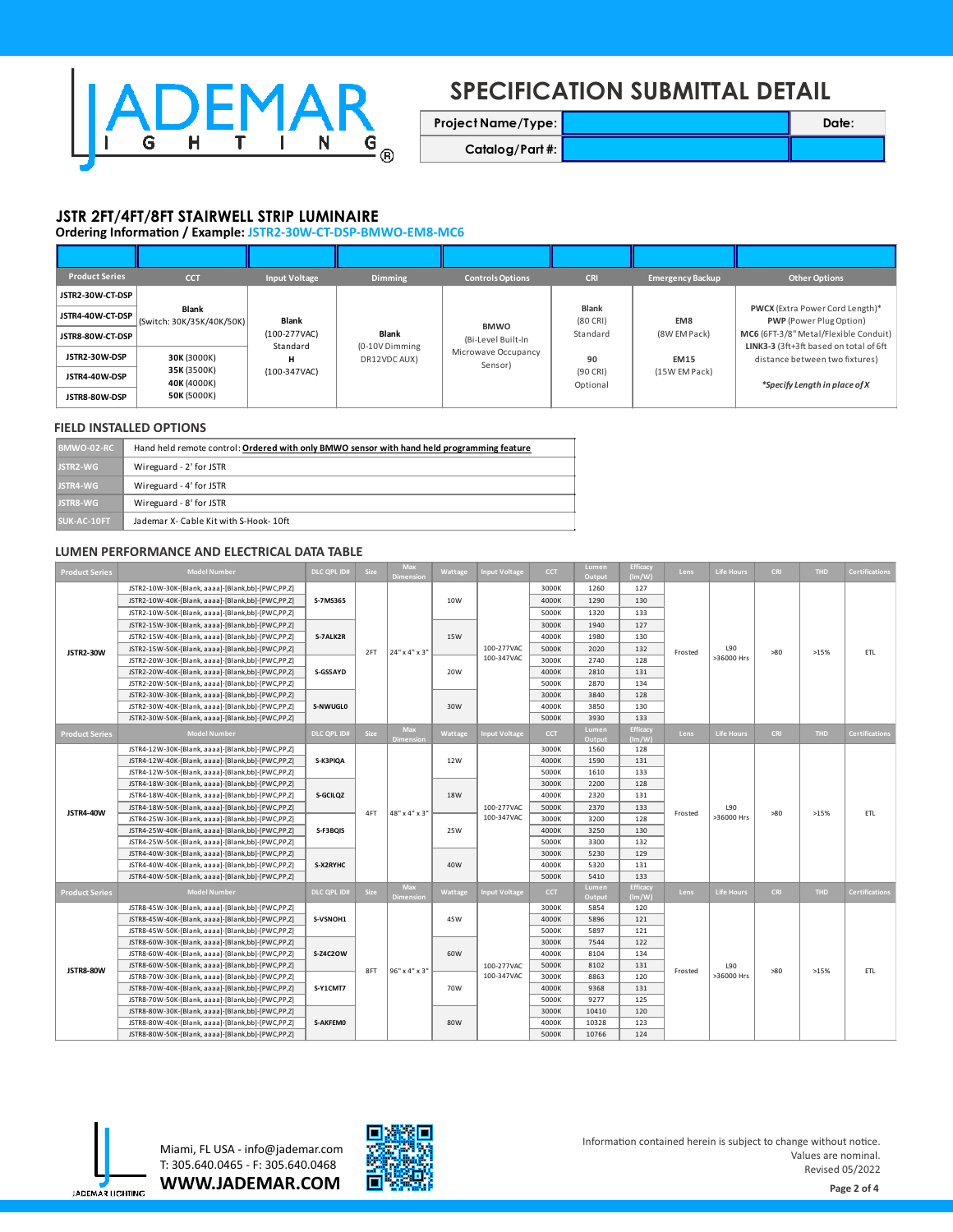

# **STAIRWELL & STRIP LIGHTS SETTING INSTRUCTIONS**

# **OCCUPANCY SENSOR**



#### **POWER & COLOR ADJUSTABLE**

**WWW.JADEMAR.COM**

П

#### **HOW DOES IT WORK?**

The custom designed LED driver operates at maximum efficiency at each wattage. Standard LED drivers would just reduce their efficiency. The highest quality of LED diodes are placed on the same circuit board. An LED binning process ensures color consistency between fixtures. The color tuning technology controller ensures the correct color is selected every time.

#### **WHAT ARE THE WATTAGE CHOICES?**

The 2FT and 4FT length fixtures all have different wattage/lumen offerings and the same five options for color temperature (3000K/3500K/4000K/4500K/5000K). See the data table and ordering guide of the spec sheet for more information.

#### **HOW EASY IS IT TO SET?**

**JADEMAR LIGHTING** 

To adjust the POWER, simply open the fixture and adjust the 4-position turn dial with a small flat-head screw driver. To adjust the Color, simply open the fixture and adjust the 5-position slide switch with your fingers. Both steps take a maximum of 30 seconds. Either of the positions can be "locked-out" to prevent field-adjustability if so desired.

| POWER ADJUSTABLE TURN DIAL POSITION                                                                                                                                                                                   |            |            |                |     |                                               |            | POWER ADJUSTABLE TURN DIAL POSITION |                                            |       |                                                                                          |                          |                                               |               |
|-----------------------------------------------------------------------------------------------------------------------------------------------------------------------------------------------------------------------|------------|------------|----------------|-----|-----------------------------------------------|------------|-------------------------------------|--------------------------------------------|-------|------------------------------------------------------------------------------------------|--------------------------|-----------------------------------------------|---------------|
| <b>LENGTH</b>                                                                                                                                                                                                         | 0          | 1          | $\overline{2}$ | 3   | FIELD<br><b>ADJUSTABLE</b><br>$\mathbf{u}$ of |            | <b>FO</b><br>POWER<br>SELECTABL     | <b>LENGTH</b>                              | Top   | Middle                                                                                   | Middle                   | Middle                                        | <b>Bottom</b> |
| 2FT                                                                                                                                                                                                                   | 10W        | <b>15W</b> | <b>20W</b>     | 30W |                                               |            |                                     |                                            | 2FT   | 3000K                                                                                    | 3500K                    | 4000K                                         | 4500K         |
| 4FT                                                                                                                                                                                                                   | <b>12W</b> | <b>18W</b> | <b>25W</b>     | 40W |                                               | <b>CCT</b> | 4FT                                 | 3000K                                      | 3500K | 4000K                                                                                    | 4500K                    | 5000K                                         |               |
| -0000000000000000000000000000<br><b>POWER ADJUSTABLE</b><br>$\bigcup$ ) <sup>2</sup><br><b>TURN DIAL</b><br>暠<br>, 0000000000000000000000000000000<br>$\overline{\mathsf{v}\mathsf{v}\mathsf{v}\mathsf{v}\mathsf{v}}$ |            |            |                |     |                                               |            |                                     | <b>COLOR TUNING</b><br><b>SLIDE SWITCH</b> |       | $\bullet$<br><b>Designation</b><br><u>, baaaa,aaaaaaaaaaaaaaaaaaaa</u><br>88888<br>88888 | 600000000000000000000000 |                                               |               |
| Miami, FL USA - info@jademar.com<br>T: 305.640.0465 - F: 305.640.0468                                                                                                                                                 |            |            |                |     |                                               |            |                                     |                                            |       | Information contained herein is subject to change without notice.                        |                          | Values are nominal.<br><b>Revised 05/2022</b> |               |